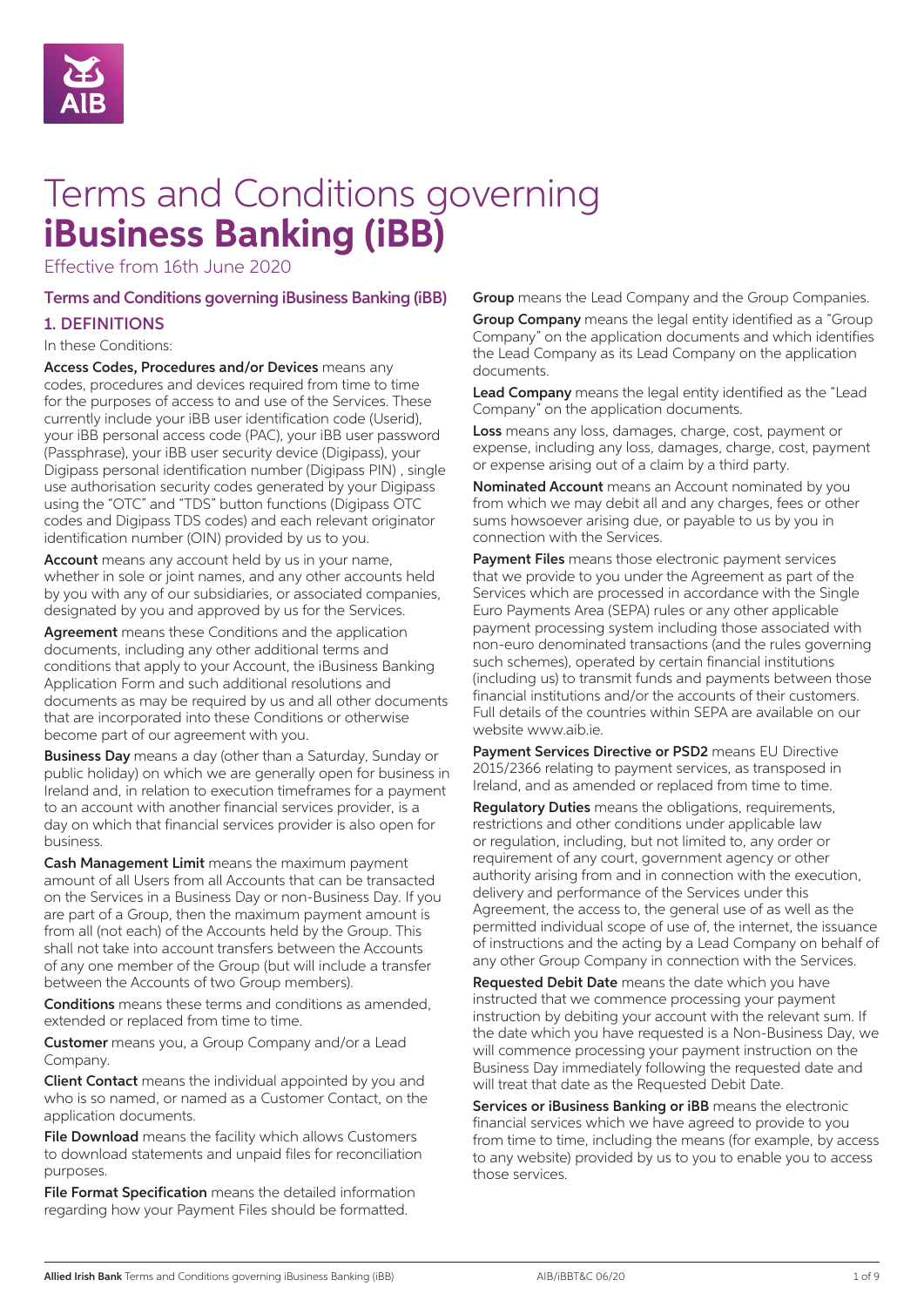Unique Identifier means a combination of letters, numbers or symbols used to identify the bank account of the payee when processing a payment (for example, national sort code (NSC) of the payee's bank and the payee's account number or the payee's International Bank Account Number (IBAN) and the Bank Identification Code (BIC) of the payee's bank).

Users means each person appointed by you as a user (including the Local Administrator, appointed by you in the application documents and those persons subsequently appointed by the Local Administrator) who is authorised to access and use the Services on your behalf in accordance with the level of authorisation granted by you or your Local Administrator.

Any reference to "we", "us" and "our" means Allied Irish Banks, p.l.c. and includes our successors and assigns. Our head office and registered office is at 10 Molesworth Street, Dublin 2. We are regulated as a credit institution by the Central Bank of Ireland of PO Box 559, Dublin 1. We are registered at the Companies Registration Office, Dublin under registration number 24173. Our VAT number is IE8E86432H.

Any reference in these Conditions to "you", "your" or "Customer" includes your personal representatives and successors, and where appropriate, includes any joint Account holder or third party authorised to act on your behalf.

# 2. THIS AGREEMENT

2.1 These Conditions are supplemental to and should be read in conjunction with our terms and conditions that apply to your Account (the "Account Conditions") and both shall apply to your Account. Should there be a conflict

between these Conditions and the Account Conditions, these Conditions shall prevail.

2.2 In particular and without prejudice to the generality of the application of the Account Conditions, where relevant, the Account Conditions and the File Format Specification contain information and provisions relating to:

2.2.1 the information and Unique Identifiers you must supply to us in order for a payment to be properly executed;

2.2.2 execution timeframes;

2.2.3 liability in respect of unauthorised, non-executed and incorrectly executed payment instructions;

2.2.4 the manner in and frequency with which we will communicate with you;

2.2.5 interest and exchange rates;

2.2.6 variation of the Agreement; and

2.2.7 the language we will use to communicate with you.

Once we accept your completed application documents for the Services we and you will be subject to the terms and conditions of the Agreement.

2.4 You are granted a limited non-exclusive non-transferable license solely for your own internal use to refer to, bookmark or point to any page within the iBB, provided however, that

all copyright, trade mark and other proprietary notices are left intact.

2.5 In the event of any conflict or ambiguity between any of the documents comprising the Agreement, these Conditions shall prevail.

2.6 In these Conditions any reference to any statute, statutory provision or to any order or regulation shall be construed as a reference to that statute, provision, order or regulation as extended, modified, amended, replaced or re-enacted from time to time and all statutory instruments, regulations and orders from time to time made thereunder or deriving validity therefrom.

2.7 We and you acknowledge that other terms and conditions may also apply by agreement or by operation of law.

2.8 Copies of the Account Conditions and all other documents that constitute the Agreement may be obtained online at www.aib.ie. If you would like a copy of these Conditions, please contact us using the contact details provided online at www.aib.ie/ibb. Certain other documents that constitute the Agreement are also online at www.aib.ie.

2.9 In these Conditions headings are for convenience only and are not to be taken into account when interpreting these Conditions.

2.10 You acknowledge that entering the Agreement may subject you to a number of Regulatory Duties. You confirm that you have made your own independent investigation and assessment of such Regulatory Duties and that you have complied and will continue to comply with all such Regulatory Duties throughout the term of the Agreement. We do not assume responsibility for compliance by you with your Regulatory Duties and shall not be liable for any failure by you to do so. We shall be entitled to perform such acts or to make such adjustments to the Services as may be required in order to comply with the Regulatory Duties to which we are subject.

## 3. THE SERVICES AND HOW THE CUSTOMER SHOULD ACCESS AND USE THE SERVICES

3.1 We are authorised to issue or make available Access Codes, Procedures and/or Devices to you, the Users and your Client Contact as appropriate. It is very important that you do everything you reasonably can to make sure that access to your Account is safe and secure and that you follow the Conditions outlined in the Agreement. It is your responsibility to ensure that the Access Codes, Procedures and/or Devices are kept confidential and are kept securely by you and the Users at all times, particularly when not in use. You shall ensure that Users log out from the Services when not in use and/or when the computer is unattended.

3.2 For the avoidance of doubt, you, your Users and/ or Client Contact are not permitted to share Access Codes, Procedures and/or Devices with anyone, whether directly or indirectly except in accordance with Condition 8.

3.3 We will make information regarding the Services available on screen to you before you begin to make use of the Services. We will provide the Services to you in the manner and for the purposes set out in the Agreement.

3.4 You are solely responsible, without limitation, for selecting, appointing and ensuring the suitability and integrity of the Users and in particular, your Local Administrator(s) who have extensive powers in relation to the Services and who can, through the Services (i) appoint Users and (ii) assign User rights to themselves and others, (iii) change any postal or correspondence address you provide to us, (iv) amend or vary individual User payment limits and (v) amend or vary your Cash Management Limit amongst having other powers. You are solely responsible for the actions or omissions of the individuals chosen as Users and shall ensure that each User has read, understood, and complies with the Agreement.

3.5 It is your responsibility to make sure that you and the Users comply with the local laws or regulations in any jurisdictions in which the Users access the Services.

3.6 When using the Services both of us agree that neither of us will attempt to rely on any terms and conditions relating to the Accounts if to do so would be an attempt to deny or dispute the validity of your instructions or authorisations relating to or issued through the Services. Both of us agree that the instructions and authorisations given through the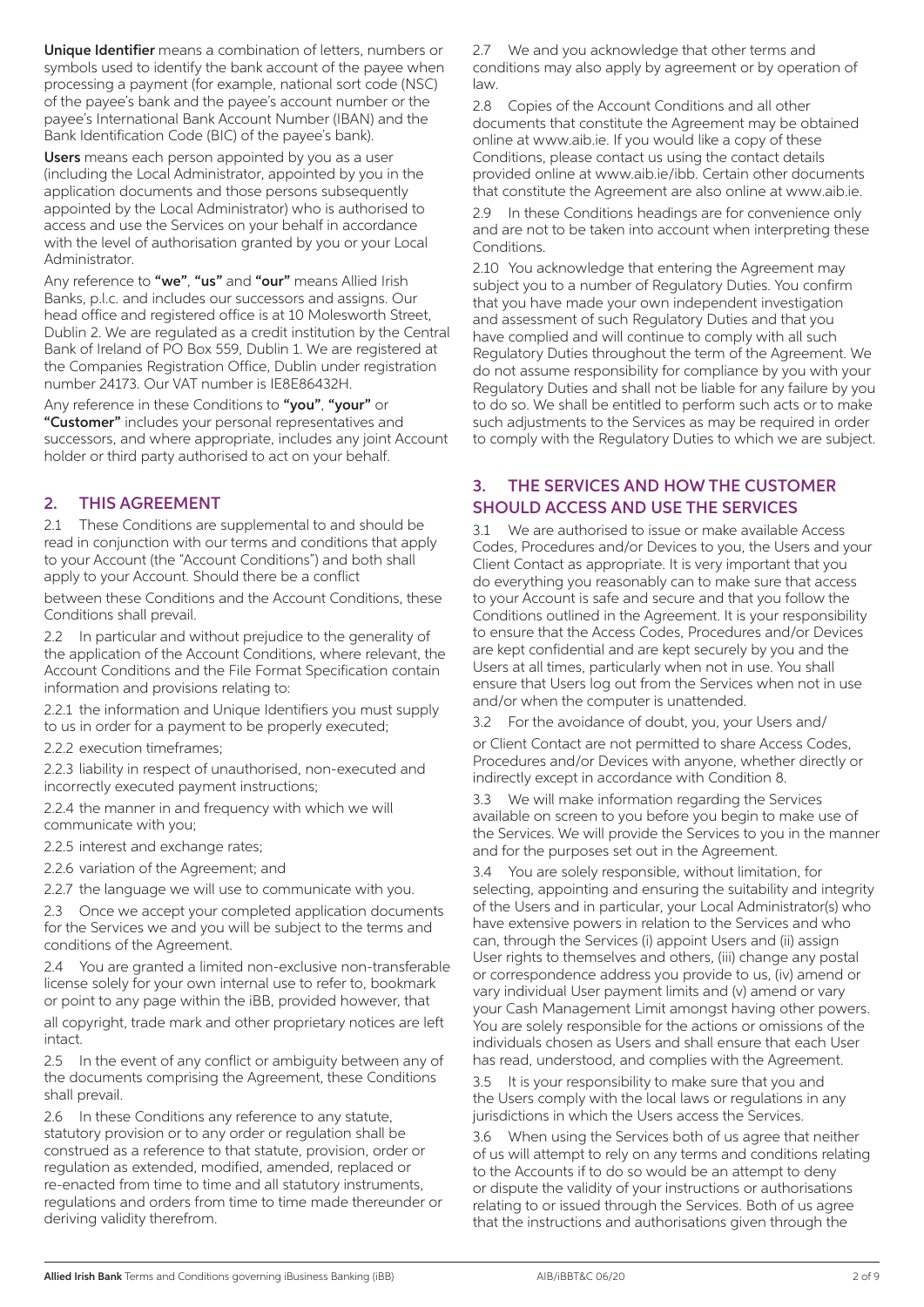Services shall be treated as satisfying any legal requirements for communication in writing.

3.7 We will take all reasonable steps to make sure that the Services are provided to you in an efficient and timely manner. You hereby agree that we can temporarily suspend provision of and access to the Services or can withdraw any of the Access Codes, Procedures and/or Devices (without incurring any liability to you) in the event of breakdown, error, defect or malfunction of any part of the Services, where we in our absolute discretion are of the view that there is a security issue or that you have failed to comply with your Regulatory Duties. We may, in certain circumstances decline to process any transaction where the Access Codes, Procedures and/or Devices do not appear to be attributable to the relevant User or where the instructions do not relate to an Account. Where we do so, we will notify you in accordance with your Account Conditions. The Services, Access Codes, Procedures and/or Devices will remain blocked until we are satisfied that they can be unblocked. You may contact iBB Customer Support team to request that they be unblocked or reset (our contact details are provided on our website, www.aib.ie/ibb).

You acknowledge and agree that we cannot guarantee that the Services will be free from interference by third parties or will be private and confidential. Your access and use of the Services are at your own risk. You are responsible for ensuring that you procure and keep your equipment, support, internet access and software used to access and use the Services wellmaintained and secure, including, in particular, but without limitation by use of firewalls, by use of anti-virus software, by installing and updating patches or fixes or by installing new versions or releases of software, where appropriate. In respect of security or maintenance of your equipment or software, for the avoidance of doubt, we will not be liable for any Loss arising from any act or omission by you, a third party or by us. You will comply with any additional security requirements notified to you in accordance with the terms and conditions of this Agreement and will ensure that your security standards are sufficient in all respects to prevent:

3.8.1 individuals other than a User from accessing the Services;

3.8.2 instructions being issued by an individual that is not a particular User, notwithstanding, where relevant, that such individual may appear from the Access Codes, Procedures and/or Devices used to be such User; and

3.8.3 where relevant, access to the Access Codes, Procedures and/or Devices by an individual other than a User.

3.9 You agree that provided our Access Codes, Procedures and/or Devices are used, we will take it that the instruction and/or authorisation was authorised by you or a User and we will assume that we are dealing with you or a User without any requirement to make any further enquiry. You will make sure that all instructions or authorisations given by the Users are clear, accurate, correct and complete, and that their use of the Access Codes, Procedures and/or Devices is in accordance with the Agreement. If you use a third party provider, any properly authenticated instruction received from the third party provider will be deemed properly authorised by you without any further investigation by us.

3.10 You must immediately notify us by phoning iBB Customer Support (using the contact details provided on our website, www.aib.ie/ibb) if a User is to be cancelled or if you become aware that there has been a breach of security in respect of Access Codes, Procedures and/or Devices. We may, in our absolute discretion, accept and act on any phoned cancellation notification without further enquiry as to the identity or authority of the caller. If we accept such phoned notice we will, as soon as is practicable, withdraw the notified User's Access Codes, Procedures and/or Devices and take

any such action as we deem necessary. This action is without prejudice to the validity of any action taken by us on the basis of instructions or authorisations transmitted via the Services by that User before our withdrawal of the notified User's Access Codes, Procedures and/or Devices.

3.11 In any event, you must notify us as soon as possible (using the contact details provided on the iBB log in page) on becoming aware of the loss, theft or misappropriation of your Access Codes, Procedures and/or Devices or their unauthorised use, so we can suspend the relevant User's access to the Services and take any other action we deem is appropriate in the circumstances. If there has been undue delay on your part in contacting us, you may be responsible for any resulting losses in respect of unauthorised payments you suffer.

3.12 You should check the transactions recorded on your Account online on a regular basis. Please contact us as soon as possible (using the contact details provided on our website, www.aib.ie/ibb) if you have any queries or you think you might not have authorised a payment.

3.13 If there has been undue delay on your part in contacting us we may not be able to compensate you for any loss you may have suffered. We will normally consider that there has been undue delay on your part if you fail to notify us within 30 days after receipt by you of a statement or payment advice detailing the relevant debit to your Account or where a statement or payment advice is not issued to you, within 30 days of the relevant information being made available to you through our Services. In any event a failure to notify us within 13 months of the payment being debited to your Account will always amount to undue delay. You agree that you will assist and facilitate us in relation to any corrective steps proposed by us in relation to these matters and we may require you to provide written confirmation or further details.

3.14 You must carefully examine any information provided by us to you or by you to us through the Services. You must notify us immediately if you become aware of:

3.14.1 any failure or delay in either you or us receiving any authorisations or instructions through the Services;

3.14.2 any failure or delay in carrying out any payment or transfer of funds made or to be made through the Services;

3.14.3 any known or suspected error, misuse or fraud in or affecting the use of the Services;

3.14.4 any programming error, defect or corruption of the Services;

3.14.5 any incorrect information, including in respect of the Accounts, provided as part of the Services; or

3.14.6 any loss, misuse of, or breach of security or confidentiality in respect of the Access Codes, Procedures and/ or Devices.

3.15 Access Codes, Procedures and/or Devices belong to us and must be returned immediately to us by you if we request you to do so if any of the circumstances set out in Condition 3.14 occur or if there is any other valid reason for us to request that you return them to us.

3.16 If a dispute arises regarding your use of the Services, you and any other Users must co-operate with us in our investigations. If there has been misuse or disclosure of Access Codes, Procedures and/or Devices you and any other Users must give us all the information you or they have regarding the circumstances of that misuse or the disclosure of the Access Codes, Procedures and/or Devices. If we suspect that Access Codes, Procedures and/or Devices have been or might be misused, or disclosed, we can give the Gardaí any information they think is relevant. The records kept by us shall be prima facie proof for the purposes of resolving such dispute.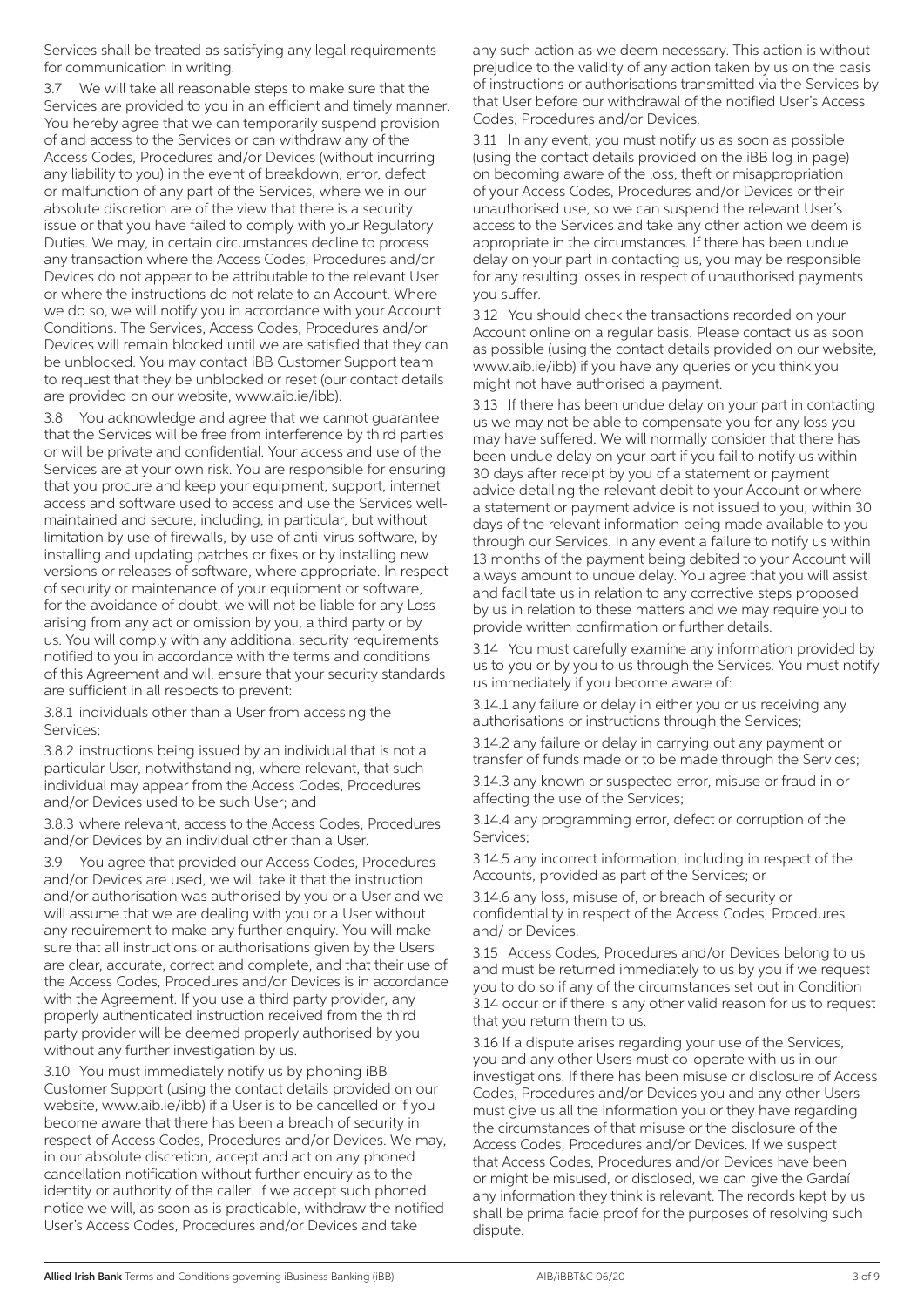#### 4. GROUPS, GROUP COMPANIES AND THE LEAD **COMPANY**

4.1 If you have opted to be part of a Group, as either a Group Company or a Lead Company:

4.1.1 each member of the Group agrees that the Lead Company is exclusively authorised to determine who shall be a User and the level of authorisation given to each User;

4.1.2 each member of the Group agrees that the Lead Company is exclusively authorised to add new members to the Group and the Lead Company may remove existing members from the Group;

4.1.3 each member of the Group agrees that each other member may terminate its Agreement with us in so far as it relates to that other member. If the Lead Company terminates its Agreement with us, our Agreement with each member of the Lead Company's Group will automatically terminate without notice on the same date unless each Group Company appoints a replacement Lead Company and executes such additional resolutions and documentation as may be required by us; and

4.1.4 each member of the Group separately agrees with us and each other that the Users authorised by the Lead Company may gain access to information relating to its

Accounts (including, where available, consenting to sharing such information with third party services if its Accounts are accessible online), and the carrying out of transactions on its own Accounts (including, where available, making payments via a third party provider if its Accounts are accessible online).

#### 5. JOINT LIABILITY AND THE SURVIVAL OF **RIGHTS**

5.1 When you are a part of a Group or if an Account is maintained by two or more legal entities, each member of the Group or each of such legal entities, as the case may be, shall be jointly and severally liable to us (i.e. all members of the Group are collectively and individually fully liable) for all liabilities arising from the use by one of them of the Services, even if the liability may not have been created on instruction or authorisation of all of the members of the Group or all of such legal entities.

5.2 All of the members of the Group or all of such legal entities, as the case may be, will be jointly and severally liable notwithstanding any amendment or suspension or withdrawal of the Services, the termination of any membership of the Group or the termination of the operation of a joint Account.

5.3 All actions taken by us under the Agreement (including payments made by us) shall be valid and binding upon your personal representatives, successors or permitted assigns

if made prior to receipt by us of written notice of any event which would have the effect of passing your obligations under the Agreement to your legal personal representatives, successors or permitted assigns.

#### 6. THE INFORMATION YOU RECEIVE FROM US WHEN USING THE SERVICES

You acknowledge that any information provided to you by us as part of the Services shall not be taken as conclusive evidence of the accuracy and completeness of any information in relation to the relevant Accounts. Any such information may subsequently be adjusted at any time. You agree and acknowledge that we will not have any liability for any Loss suffered by you as a result of your reliance upon any information received through your use of the Services, financial or otherwise.

# 7. PAYMENTS FROM YOUR ACCOUNT

7.1 You or the User must authorise a transaction in accordance with the terms of the Agreement and by following all applicable procedures and whatever instructions we may give to you or the User on screen in relation to the use of the **Services** 

7.2 Where you have instructed us to make a payment as part of a Payment File from your Account, the relevant amount will typically be debited from your Account on the Requested Debit Date and will not form part of the available funds in your Account. However, in certain circumstances we may not debit your account in this manner.

7.3 A transaction may not be executed if:

7.3.1 you or the User have not authorised the transaction in accordance with Condition 7.1 or if there is any error in the relevant instructions;

7.3.2 we are prevented from processing or effecting the instruction by any law or regulation or other circumstances beyond our reasonable control;

7.3.3 you do not have sufficient cleared and available funds in your Account to meet the instruction concerned and all applicable charges;

7.3.4 you have not provided us with all the information or you have not followed any of the instructions we may have given to you to enable us to execute the transaction; or

7.3.5 any of the circumstances specified in Condition 13.1 occur.

7.4 When using the Services you may seek to make payments from all (not each) of the Accounts up to a Cash Management Limit. We may, at our absolute discretion, notify you with immediate effect of any increase or decrease in your Cash Management Limit, and any specific terms that might be applicable to such amount. If you seek to make payments in excess of your Cash Management Limit we reserve the right, at our discretion, to accept or reject any or all such payments.

7.5 If we do not accept a payment instruction, for example, on the basis of security concerns or for any other reason, in respect of a payment that is subject to PSD2 we will notify you of this on screen no later than the end of the next Business Day, and if possible we will also notify you of the reasons for not accepting the payment instruction, unless restricted by law or regulation from doing so. The payment instruction will remain blocked until we are satisfied that the payment can proceed. You may contact iBB Customer Support team to request the unblocking of such payments (our contact details are on our website, www.aib.ie/ibb).

7.6 Once accepted by us for execution, all payment instructions are irrevocable. However, if you wish to amend or cancel an instruction that you have given us we will use our reasonable endeavours to make such amendment or cancellation if it is possible for us to do so. Any amendment or cancellation instruction should be given to your branch or iBB Customer Support team in writing, by phone or in such other form as we may prescribe from time to time. You will be liable for any additional fees, expenses and/or exchange losses which arise out of any such amendment or cancellation or any payment investigation initiated at your request.

7.7 You must not attempt to create an unauthorised debit balance on any Account or exceed an approved limit on an overdraft on any Account through the use of the Services. If you do so we have full authority, at our sole discretion, to take such action as we think necessary to prevent or remedy such situation, including but not limited to rejecting the instruction or reversing any transaction. You may incur exchange rate losses should remedial action be necessary. You hereby irrevocably agree to take such action as we may require in order to comply with this Condition.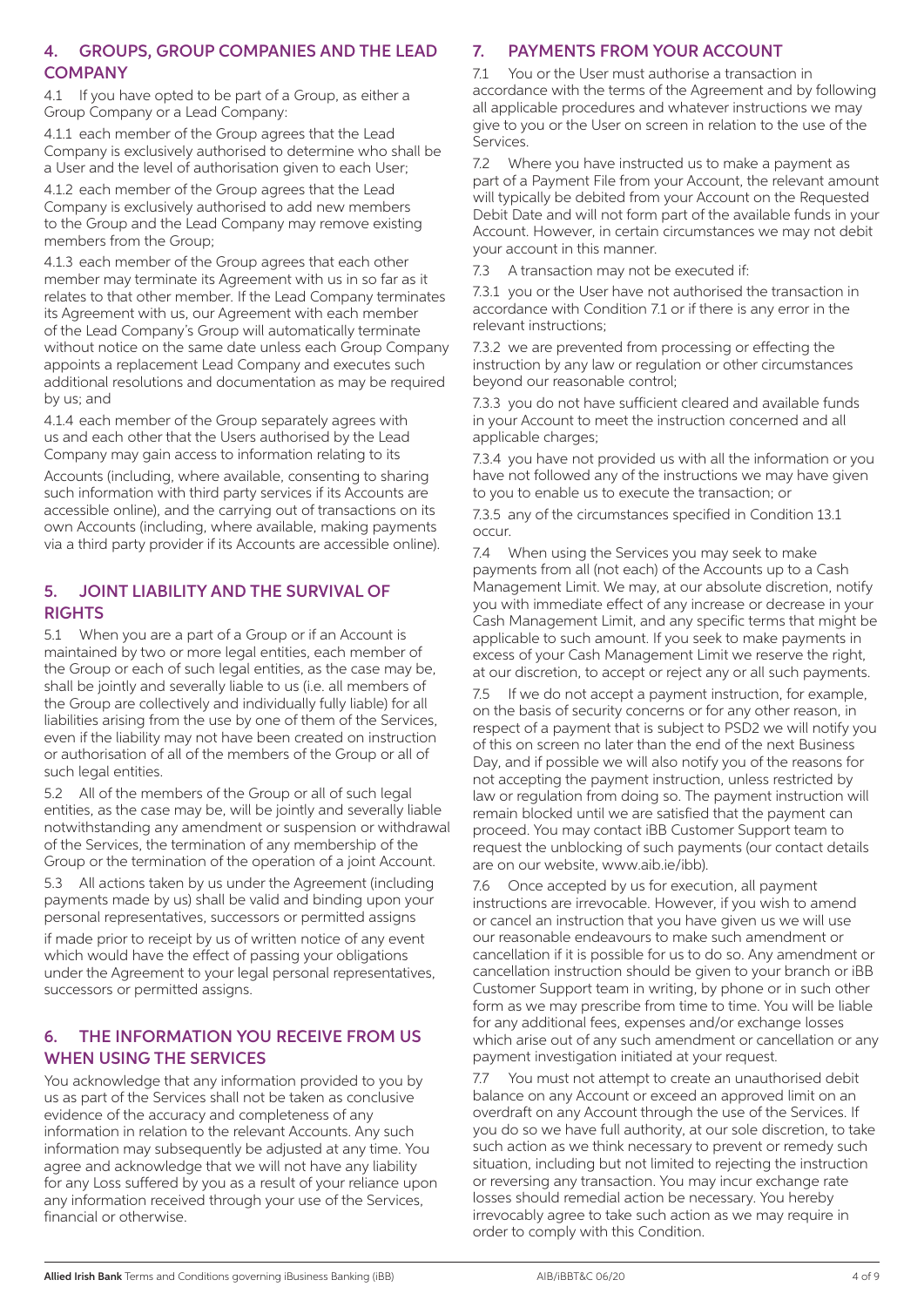7.8 The successful receipt, and the successful completion or failure, of a payment instruction will be notified to you on screen through the Services. The successful receipt of a payment instruction by us does not necessarily mean the successful completion of the payment instruction. It is your responsibility to check the status of your payment instruction on screen.

7.9 You shall ensure that all payment instructions given by you to us are accurate and complete. Before confirming any payment instruction to us, you should make sure that the instruction which is relayed back to you for confirmation is the payment instruction which you intend to give. We are entitled to rely on any payment instruction from you using iBB, and, for the avoidance of doubt, the processing by us of any such confirmed instruction shall be final and binding on you. Where you give us inconsistent payment instructions we shall not be liable for acting in accordance with any part of those instructions. Incomplete, unclear and/or inconsistent or mistaken payment instructions which you give to us may be rejected (by us or by any other third party involved in making the payment), delayed or made in error. We are not liable for any such rejection, delay or error. You shall be liable for any additional fees or expenses or exchange losses which arise in such circumstances.

7.10 We may, but shall not be obliged, to operate from time to time such security procedures as we consider appropriate including making call backs to you or your authorised representative. We reserve the right to delay or not permit a payment where we are suspicious that the security of the payment may be compromised or that it is unauthorised or fraudulent or, where it is intended to be funded by a credit line provided by us to you, that there is a significantly increased risk that you may be unable to repay the credit line. We shall not be liable for any delay or failure in making any payment as a result of such reasons.

7.11 Where you provide us with information additional to the Unique Identifier required to make a payment as set out in the File Format Specification and Account Conditions, we remain liable only for the payment transaction in accordance with the Unique Identifier so provided.

7.12 From time to time we may specify particular terms and conditions in respect of all or any categories of customers for the use by Customers of Payment Files. This may include the designation of special limits to the number of transactions and/ or value of transactions and/or aggregate value of the transactions (where relevant referencing a specified base currency) which may be carried out by a customer or a particular User in any specific period. Details of any such terms and conditions applicable from time to time will be notified to customers in accordance with these Conditions.

7.13 You must notify us without undue delay on becoming aware of any unauthorised or incorrectly executed, late or non- executed payment.

7.14 Live Foreign Exchange rates for iBB

7.14.1If you ask us to make a payment on iBB which requires a foreign exchange rate, we will provide you with details of a live foreign exchange rate where available. Our live foreign exchange rates are dynamic and change frequently based on global foreign exchange markets.

7.14.2 Live foreign exchange rates are usually available during the times set out on screen. You can ask us to make a payment outside of these times and a rate will be applied at the time we make your payment.

7.14.3 In some circumstances (other than those referred to in 7.14.2 above), a live foreign exchange rate will be unavailable (including during times of system outage). In these instances, we will apply our standard exchange rate in line with your Account Conditions.

7.14.4 Where we provide you with details of a live foreign exchange rate, you can ask us to make your payment using this rate. If we are unable to make your payment for any reason, including where a live foreign exchange rate is no longer available, you will not receive a confirmation. If we accept your payment request, you will receive an on screen message that your payment has been successfully authorised. You will be able to find the rate applied to the payment in the transaction details within your payment logs. Until we provide this confirmation to you, we have not agreed to make your payment.

7.14.5 If your payment is returned to us for any reason, we will convert it back into the original currency using our relevant standard foreign exchange rate at the time we convert it back. Our relevant standard foreign exchange rate may be different from the rate we originally applied to your payment and may mean the amount added back to your Account could be less than the original amount of the payment. We are not responsible for any Loss you might suffer.

# 8. THIRD PARTY PROVIDERS

8.1 You may consent to the following third parties accessing your Account online (for example, to make payments or to obtain information about balances or transactions on your Account):

8.1.1 third parties that are appropriately registered or authorised as "Account Information Service Providers"(AISP) and/or "Payment Initiation Service Providers" (PISP) and/ or "Card Based Payment Instrument Issuers" (CBPII) in accordance with PSD2. For further information, you should check with the Central Bank of Ireland. In addition, the European Banking Authority maintains an electronic central register of established institutions which can be publically accessed through its website;

8.1.2 other third parties that may be approved by us from time to time as listed on our website (www.aib.ie).

8.2 If you consent to a third party accessing your Account online that is not approved by us or appropriately registered or authorised in accordance with Condition 8.1, we will not be liable for any loss you suffer as a result.

8.3 In order to consent to a third party accessing your Account online, you or your Users must have the appropriate level of authorisation granted by you or your Local Administrator.

8.4 Before you consent to a third party accessing your Account online, you should inform yourself as to the degree of access you are consenting to, what Account information that third party will have access to and how your Account information will be used and who it may be passed to. For AISPs and PISPs you will provide the necessary consent to access your Account to them directly. In the case of CBPIIs, consent must be provided to us directly before the CBPII is granted access.

8.5 Where you consent to a third party accessing your Account online in accordance with this Condition 8, the following applies:

8.5.1 you will be subject to any applicable spending limits including the Cash Management Limit;

8.5.2 in certain cases, the third party cannot access your Account if our Services are unavailable;

8.5.3 the third party will have access to, at a minimum, the same information in relation to your Account as you would if you were to access the Account on iBB;

8.5.4 you are usually entitled to withdraw such consent but this may not be always be possible (for example, where we have started to process a payment, you cannot withdraw your consent to initiate that payment). To withdraw your consent,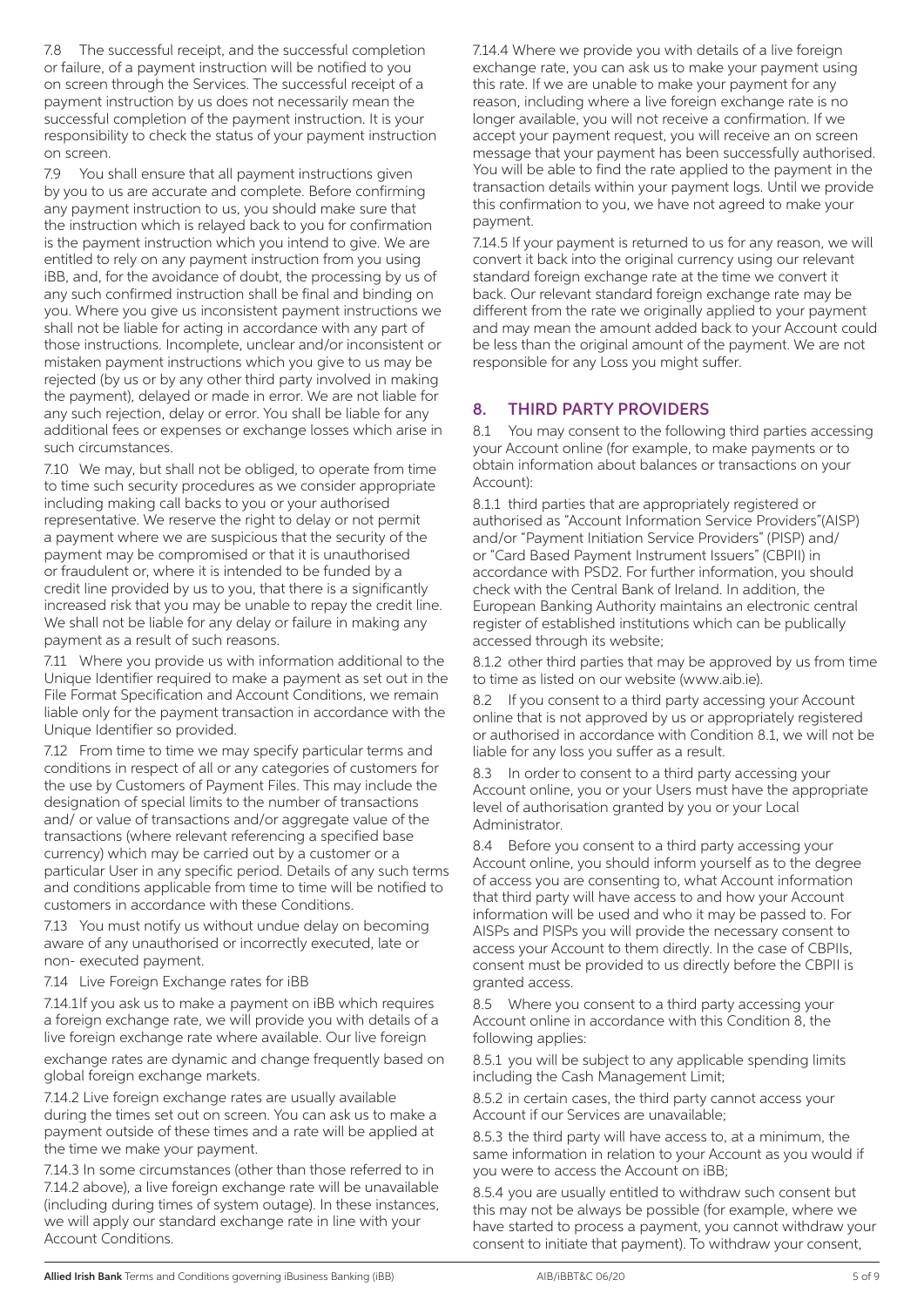you must advise the relevant third party or, in the case of a CBPII, inform us directly. If you have any concerns in relation to the security of your Account, you must contact us without undue delay in accordance with Condition 3;

8.5.5 to the extent permitted by law or regulation and subject to any right to refund you may have under your Account Conditions, we are not responsible for anything that the relevant third party does or does not do (for example, if they suspend or terminate your use of their service) or for any resulting losses. We are also not responsible for, or a party to, any agreement that you enter into with any relevant third party. You should make sure that you read and comply with such agreement or other policies and obligations and this Agreement will continue to apply (for example, the third party may charge you fees in relation to your use of their service and such fees will be in addition to any fee we may charge).

8.6 Where we consider it appropriate, we may deny any third party access to your Account online for any valid reason (for example, for the prevention of fraud, money laundering or terrorism). Where we do so, we will let you know either in writing, via our Services (for example, in your iBB payment logs), over the phone or by email. Where possible, we will tell you our reason(s) for doing so, unless restricted by law or security reasons.

#### 9. TIME PERIODS FOR PAYMENTS

9.1 Our ability to execute a payment instruction within the applicable maximum execution time is dependent on our receiving the relevant instruction before the applicable cut-off times which are available online at www.aib.ie/ibb.

9.2 Any payment instructions issued by you via the Services must be received by us before the relevant cut-off time,

in order to be dealt with by us on that Business Day. Any payment instructions in respect of the Accounts issued via the Services received by us after the relevant cut-off time on a Business Day or on a non-Business Day will, subject to our acceptance of such instruction for execution, be dealt with on the next Business Day unless you are otherwise notified through the Services. We are not responsible for any delay in the processing of payment instructions where the date

of receipt of payment in the recipient jurisdiction is not a Business Day in that jurisdiction or in the jurisdiction of the payment currency.

# 10. THE FEES AND CHARGES FOR THE SERVICES

10.1 Fees and charges in relation to the Services are available online at www.aib.ie and are payable in addition to the

fees or charges which may be payable in relation to the Accounts under the Account Conditions, or fees or charges for transactions or any other payments which may be payable to us otherwise than in accordance with the Agreement. Subject to notifying the relevant authority where applicable, we may from time to time alter such fees and charges and introduce new fees and charges. Such variation will be notified to you in accordance with the Account Conditions.

10.2 You authorise us to debit the amount of all fees and charges incurred by you for any of the Services to the Nominated Account or Payment Files, File Download to the Nominated Account or any other Account as agreed or, in the absence of an agreed account, such Account as we may in our discretion think fit, even if that causes the relevant Account to become overdrawn. Fees and charges incurred in the provision of the Services are charged to you by us on a monthly or quarterly basis, as appropriate, as detailed online at www.aib.ie/ibb.

# 11. LIABILITY

11.1 To the extent permitted by law and/or regulation and notwithstanding anything to the contrary in the Agreement, we will not be liable for, and shall be indemnified in full by you against, any Loss that you or we may suffer arising out of or in connection with any payment from, or payment or intended payment to, your Account unless such Loss is caused by our fraud, wilful misconduct or gross negligence. In no circumstances will we be liable for any increased costs or expenses, or for any loss of profit, business, contracts, revenues or anticipated savings or for any special, indirect or consequential damage of any nature whatever.

11.2 We are not liable for any Loss arising from any refusal to carry out any instruction for a payment from your Account where we are entitled to do so in accordance with these Conditions or by law, or for any Loss you may suffer as a result of the way in which any such refusal is communicated to you or to others.

11.3 Notwithstanding any other provision of the Agreement, including the other sections in this Condition 11, we may, at our discretion, monitor a payment instruction issued in respect of the Accounts, for whatever reason, and/or verify a payment instruction which may delay the processing of that instruction, for whatever reason. We will not be liable to you or any third party for any Loss arising as a result of our exercising or not exercising this discretion.

11.4 We may use intermediary or agent banks and clearing and settlement systems of our choice to execute any payment. Where we provide you with services which are not subject to PSD2 we shall not be liable to you for any delay or failure caused by any intermediary or agent bank or any clearing or settlement system.

11.5 You acknowledge and agree that we will not be liable for any Loss which arises as a result of:

11.5.1 any delay in, or total or partial failure of, performance of our duties and obligations occasioned by an act of God, act of terrorism, fire, act of Government or State, war, civil commotion, insurrection, embargo, telecommunications services, failure of any computer system or telecommunications system, or failure of any payment, settlement or clearance system, prevention from or hindrance in obtaining any energy, labour disputes (of whatever nature and whether involving our employees or otherwise) or acts or omissions of our agents or any other party or any other reason or circumstances (whether or not similar in kind to any of the above) beyond our control;

11.5.2 the non-availability, non-functioning or malfunctioning of the Services;

11.5.3 any corruption of data, any breakdown, interruption or errors caused to your software or hardware as a result of using the Services;

11.5.4 any action or inaction taken by or against us as a result of any action of a government authority, a legal order or legal proceedings, relating to you, the Accounts or your use of the Services;

11.5.5 any failure by you to use the Services in accordance with the Agreement or your misuse or abuse of the Services;

11.5.6 our failure to act in accordance with any instruction or authorisation from you where there are insufficient funds in the relevant Account to complete a transaction or, if the transaction is made, would result in any applicable limits being exceeded;

11.5.7 any act, delay or error by a third party, including another financial institution, including failure by a third party to accept, or acknowledge receipt of, funds, or for any delay by us in advising you, and/or crediting your Account, if an instruction is not successfully processed by a third party;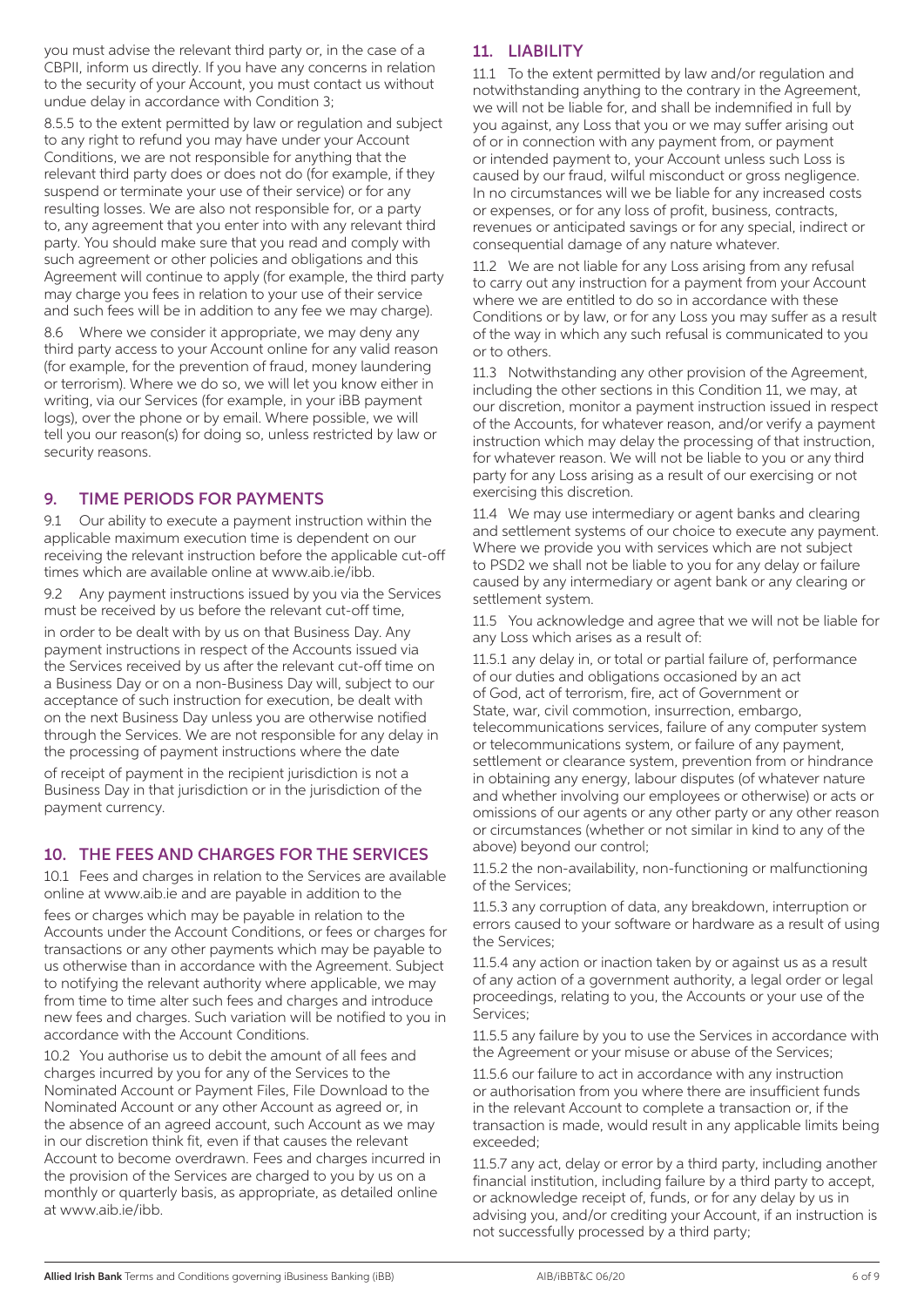11.5.8 reliance upon any information received through the Services; or

11.5.9 disclosure of information to unauthorised persons as a result of the transmission of such information electronically.

11.6 Without prejudice to any other provision of the Agreement, you agree that under no circumstance will we be liable for any increased costs or expenses, or for any loss of profit, business, contracts, revenues, goodwill, anticipated savings or other opportunities or for any indirect, special, incidental or consequential Loss (including any suffered by you as a result of an action brought by a third party and also including any lost profits or other opportunities) arising due to negligence, misrepresentation, breach of contract or otherwise, even if that Loss was reasonably foreseeable, or even if we had been advised of the possibility of the Loss being incurred.

11.7 You indemnify and agree to keep us indemnified against all Loss suffered or incurred by us and all claims made against us in relation to the Agreement provided that we will not be entitled to rely on this indemnity in respect of any Loss or claim caused solely by our fraud or negligence. For the avoidance of doubt, in the case where any Account is held with a subsidiary or associated company of ours, such subsidiary or associated company shall be entitled to the benefits of this indemnity.

11.8 We do not make any representations or warranties to you about the Services, and we exclude any representations, warranties, terms and conditions, whether express or implied and whether statutory or otherwise to the fullest extent permitted by applicable law in connection with the Services.

#### 12. REPRESENTATION AND WARRANTY

12.1 You hereby represent and warrant to us:

12.1.1 that you are entitled and authorised to enter into the Agreement;

12.1.2 that the provisions of the Agreement constitute legal, valid and binding obligations on you;

12.1.3 that, if relevant, the provisions of the Agreement do not contravene your constitution, book of rules, any other constitutional documentation, or any other governing authority; and

12.1.4 that the provisions of the Agreement do not constitute a breach of any agreement or other instrument which is binding on you.

#### 13. WITHDRAWAL OF THE SERVICES

13.1 We may immediately terminate the Agreement and withdraw any Services without notice:

13.1.1 if you become bankrupt or go into liquidation or if you enter into a voluntary arrangement with your creditors;

13.1.2 if you cease trading;

13.1.3 if you are no longer, in our opinion, able to manage your financial affairs;

13.1.4 if you die;

13.1.5 if any representation, warranty or statement made by you to us is or becomes untrue in any material respect;

13.1.6 upon any serious or repeated breach by you or, if you are part of a Group, by any member of that Group, of these Conditions or any other agreement between us, our subsidiary or one of our associated companies and you or any member of your Group;

13.1.7 on the happening of any event of default in relation to any credit or other facility afforded by us to you;

13.1.8 on termination or suspension of the whole or any part of the relationship between us and any service provider on which the Services depend;

13.1.9 if we must do so in order to comply with any law;

13.1.10 if you use your Account for any unlawful or other inappropriate purposes;

13.1.11 if you fail to pay any fees or charges within 30 days of the date on which they are due in accordance with Condition  $10<sup>0</sup>$  or

13.1.12 if for any reason the Agreement becomes unenforceable or void.

13.2 If we take such action under Condition 13.1, we will immediately give you notice in writing that we have done so.

13.3 We may also terminate the Agreement on giving 2 months prior notice in writing to you. You may terminate the Agreement at any time by notice in writing to us.

13.4 Notwithstanding anything to the contrary stated in the Agreement, we reserve the right to immediately suspend or withdraw provision of the Services or to withdraw the Access Codes, Procedures and Devices (without incurring any liability to you):

13.4.1 if any circumstance arises that would entitle us to terminate these Conditions;

13.4.2 in the event of breakdown, error, defect or malfunction of any part of the Services;

13.4.3 if we have any suspicion that any Access Codes, Procedures and Devices have or may have been disclosed to or used by any unauthorised third party;

13.4.4 if we believe that the Services are being used negligently, illegally or fraudulently;

13.4.5 if you fail to pay any fees or charges within 30 days of the date on which they are due in accordance with Condition 10; or

13.4.6 if we, in our absolute discretion, think there is a security issue or other exceptional circumstances exist including, without limitation, where necessary to prevent material disadvantage or damage to us or you or where continuation of the Services is unreasonable in relation to the cost or expense of such continuation.

13.5 We reserve the right to process or cancel any transactions in progress on termination of the Agreement or on suspension or withdrawal of the Services. We are not responsible for any Loss you may incur as a result of any payments not being processed as part of the Services after termination of the Agreement or after suspension or withdrawal of the Services.

13.6 Any termination of the Agreement is without prejudice to your continued liability for any outstanding indebtedness. In this regard, any amounts for which you are liable on the date of termination shall become immediately payable on that date, subject to any right of refund pursuant to PSD2.

# 14. VARIATION

These Conditions can be amended in the same manner as the Account Conditions.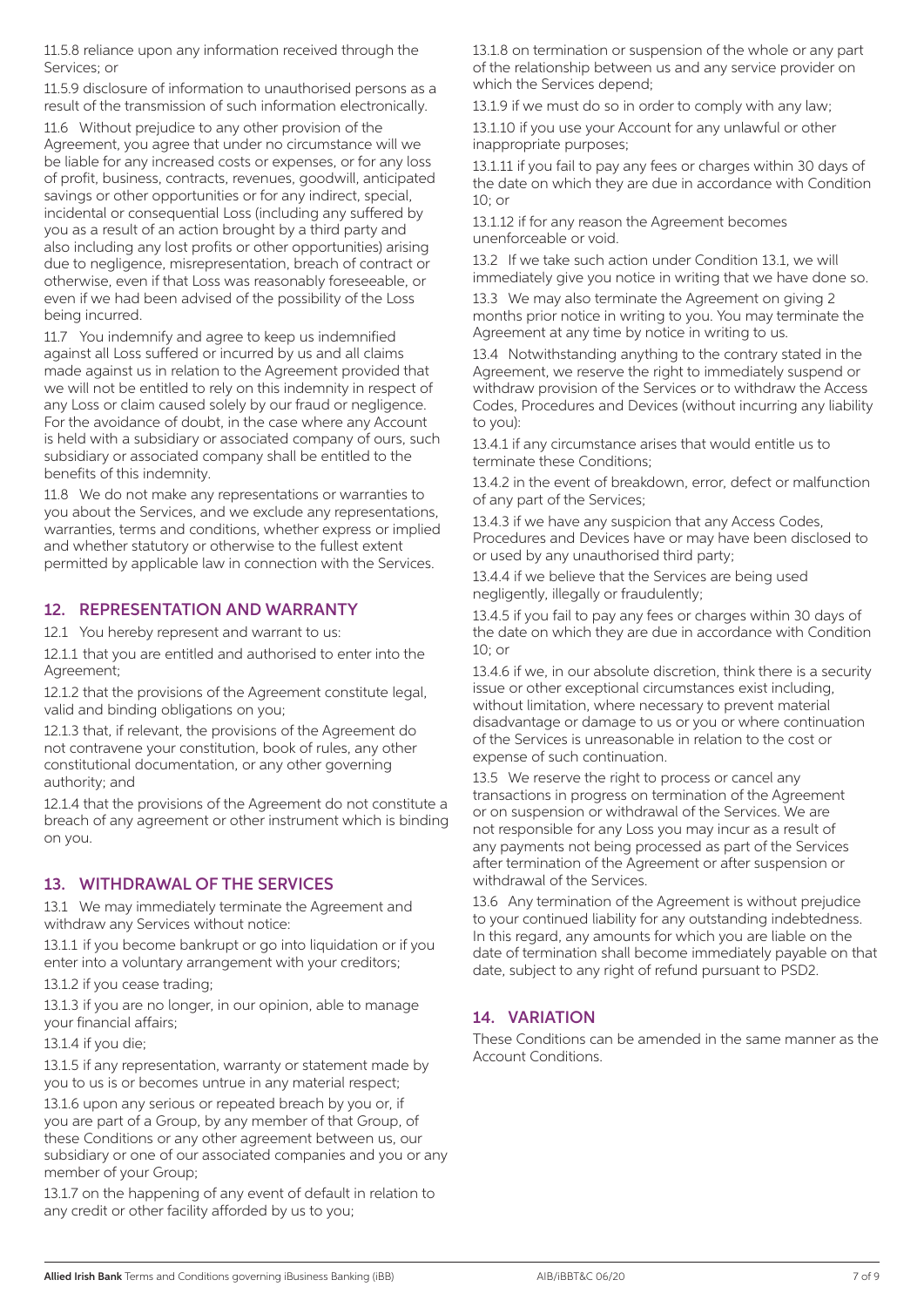#### 15. COMPLAINTS

15.1 If you feel we have not met your expectations in any way, please let us know so that we can address the problem as quickly as possible.

15.2 If you wish to make a complaint, you can do so by visiting our website or by writing to your branch or iBB Customer Support team (contact details are available on our website, www.aib.ie/ibb ) and we will look into it. If you are still not happy with the conclusion that we come to, you have the right to take your complaint to the Financial Services and Pensions Ombudsman, Lincoln House, Lincoln Place, Dublin 2. The Ombudsman's office is independent and it looks into, and makes a decision on, the complaints of personal and some small business customers.

15.3 If you are a business with an annual turnover of more than €3 million, you may take your complain to the Central Bank of Ireland, PO Box no.559, Dublin 1. You'll find more about the steps we take to try to resolve your complaint in our complaints brochure, which is available in any of our branches or on our website.

15.4 You may be able to submit a complaint for online resolution to the European Commission Online Dispute Resolution platform (available at https://ec.europea.eu/ consumers/odr/) if you are not happy with how we have handled a complaint or if you prefer not to deal directly with the Financial Services and Pensions Ombudsman.

#### 16. CONTACT DETAILS

16.1 Unless otherwise provided in the Agreement, if you require to contact us or any notice must be given by you to us in connection with the Agreement it will be given in writing on your behalf by a director or the company secretary (if the Customer is a company), a senior member of management of the Customer, and/or the Client Contact appointed by you in the application documents or as may be subsequently amended, and sent by post addressed to us at AIB, iBusiness Banking, 1 Adelaide Road, Dublin 2.

16.2 Unless otherwise provided in the Agreement, where we are allowed to by law, we may contact you in a variety of ways, such as:

16.2.1 in person, by post, by telephone (including by our interactive voice response telephony system), by mail to the postal address or any address notified to us in writing on your behalf, telephone number, or email address that we have on file;

16.2.2 by advertisement published in at least one national daily newspaper;

16.2.3 or by publishing the notice on our iBB website; or through the Services including but not limited to iBB Messages and iBB payment logs. 16.3 Where a notice is given to you under Condition 16.2.1 or

16.2.4 above it will be given to your Authorised Signatories, Client Contact, a director or the company secretary (if the Customer is a company) or a senior member of management of the Customer, Users or, if the notice principally relates to Payment Files, then to any of these persons or to your Client Contact.

16.4 Where a notice is given to you by us, the notice will be deemed to have been received:

16.4.1 within 48 hours of its sending by post to the last address you gave us, (even if mis-delivered or returned undelivered);

16.4.2 at the time of its communication in the case of notice by telephone (including by our interactive voice response telephony system);

16.4.3 at the time of its being sent in the case of notice by electronic mail;

16.4.4 48 hours after the date of it being published in the case of notice by newspaper;

16.4.5 at the time that it is published on our iBB website in the case of a notice given by that means; or

16.4.6 at the time of its delivery if delivered by hand.

16.5 To help protect you, we may need to contact you by phone from time to time to ensure payments made from your Account are genuine. For security reasons, we will ask you to confirm your Userid and the last four digits of your Digipass serial number in order to progress the call and confirm the payment. We will never ask you to make payments from your Account to another account. We will never ask you for iBB security details other than your iBB Userid. We will never ask for any iBB security details or any confidential information about your Account by email. Please do not reply to an email requesting this information. If we are unable to contact you

to establish whether the payment is genuine we will hold the payment for 24 hours after which we will cancel the payment. In this event we will confirm its cancellation in writing as well as advising you through the Service.

# 17. INTELLECTUAL PROPERTY

You acknowledge that you do not acquire any intellectual property rights in any materials to which we give you access for the purposes of the Services save the personal, nonexclusive and non-transferable right to use them as set out in the Agreement. You will not transfer, assign, sublicence, delegate or dispose of, in whole or in part, your licence to use such materials, and ownership of the materials will at all times remain with us and/or our third party supplier.

# 18 SEVERANCE

If any of the provisions of the Agreement is held by any court of competent jurisdiction to be invalid or unenforceable in whole or in part, the validity and enforceability of the remainder of the provision in question and of other provisions in the Agreement will not be affected by that provision but will continue in full force and effect.

#### 19. WAIVER

The waiver by us of a breach or default of any of the terms and conditions of the Agreement shall not be construed as a waiver of any succeeding breach of the same or other provisions. Any delay or omission on our part to exercise or avail of any right, power or privilege that we have or may have will not operate as a waiver of any breach or default by you.